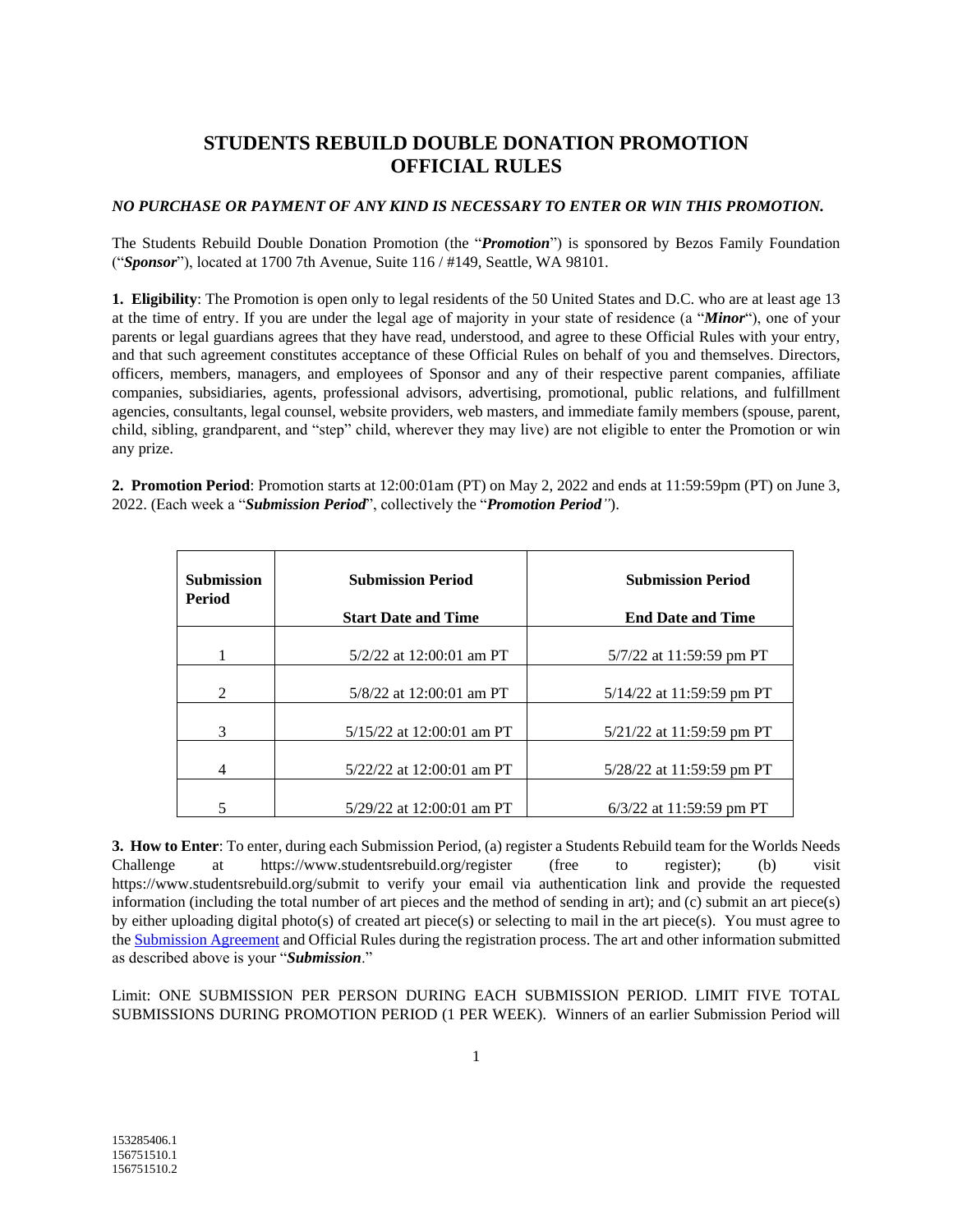not be eligible to win in any of the subsequent Submission Periods. However, all entrants will be eligible to win a Grand Prize (defined below) regardless of winning a prize during one of the Submission Periods. Submissions from a prior Submission Period will not roll over into future Submission Periods, but all valid Submissions during the Promotion Period (up to five total) will be eligible for the Grand Prize. Any attempt to obtain additional entries, including through multiple or duplicate accounts will result in disqualification.

By providing your Submission in connection with the Promotion as instructed, you agree that your Submission will conform to the guidelines listed below. Sponsor reserves the right to disqualify you in its discretion if Sponsor believes your Submission does not comply with these guidelines.

a. Your Submission must not supply untruthful, incomplete, inaccurate or misleading information, and must be consistent with the instructions specified in this Section 3.

b. Your Submission must be your original creation and be owned 100% by you or you have the authority and permissions to grant the licenses set forth in these Official Rules and the [Submission Agreement.](https://www.studentsrebuild.org/submission-agreement)

c. Your Submission must not (in Sponsor's discretion): (i) violate any third-party rights, including copyrights, trademark rights, or rights of privacy and publicity; (ii) contain disparaging or defamatory statements; (iii) include threats to any person, place, business, or group; (iv) be obscene, offensive, or indecent; (v) depict any risky behavior; (vi) contain material that promotes bigotry, racism, hatred or harm against any group or individual or promotes discrimination based on race, gender, religion, nationality, disability, sexual orientation or age; or (vii) contain unauthorized third-party trademarks or logos.

d. You represent and warrant that: (i) the Submission does not violate any applicable law, rule or regulation; and (ii) the Submission complies with all requirements of these Official Rules.

**4. Winner Selection and Notification:** On the first day after each Submission Period, Sponsor will select three (3) potential winners for that Submission Period in a random drawing from among all eligible entries for that Submission Period at the address listed in Section 8 below. On June 6, 2022, Sponsor will select two (2) potential winners for the Grand Prize (defined below). The odds of winning depend on the number of eligible entries received. The potential winners for each of the Submission Periods will be notified via email on the first day after each Submission Period. Each of the potential Grand Prize winners will be notified via email on or about June 6, 2022. If any prize is won by a Minor, that prize will be awarded in the name of the winner's parent/legal guardian on behalf of the winner. The odds of winning depend on the number of eligible entries received. To the fullest extent permitted by applicable law, each potential winner may be required to sign (or if the winner is a Minor, their parent or legal guardian will sign) and return within seven days of being notified, an Affidavit of Eligibility and Liability/Publicity Release, tax forms and/or other reasonable documentation.

If (i) the attempted notification is returned as undeliverable without a forwarding address; (ii) any requested documents are not returned within seven days, including the Affidavit of Eligibility and Liability/Publicity Release or tax forms; or (iii) if winner is otherwise unable to accept the prize as stated, the prize will be forfeited and may be awarded to an alternate winner. Alternate drawings will be held until the prize is awarded. If, by reason of a print or other error, more prizes are claimed than the number set forth in these Official Rules, an alternate winner will be selected in accordance with the above selection process from among all eligible claimants making purportedly valid claims to award the stated number of prizes available. The potential winner is subject to verification by Sponsor, whose decisions related to the Promotion are final and binding. An entrant is not a winner of the prize unless and until entrant's eligibility has been verified and entrant has been notified that verification is complete.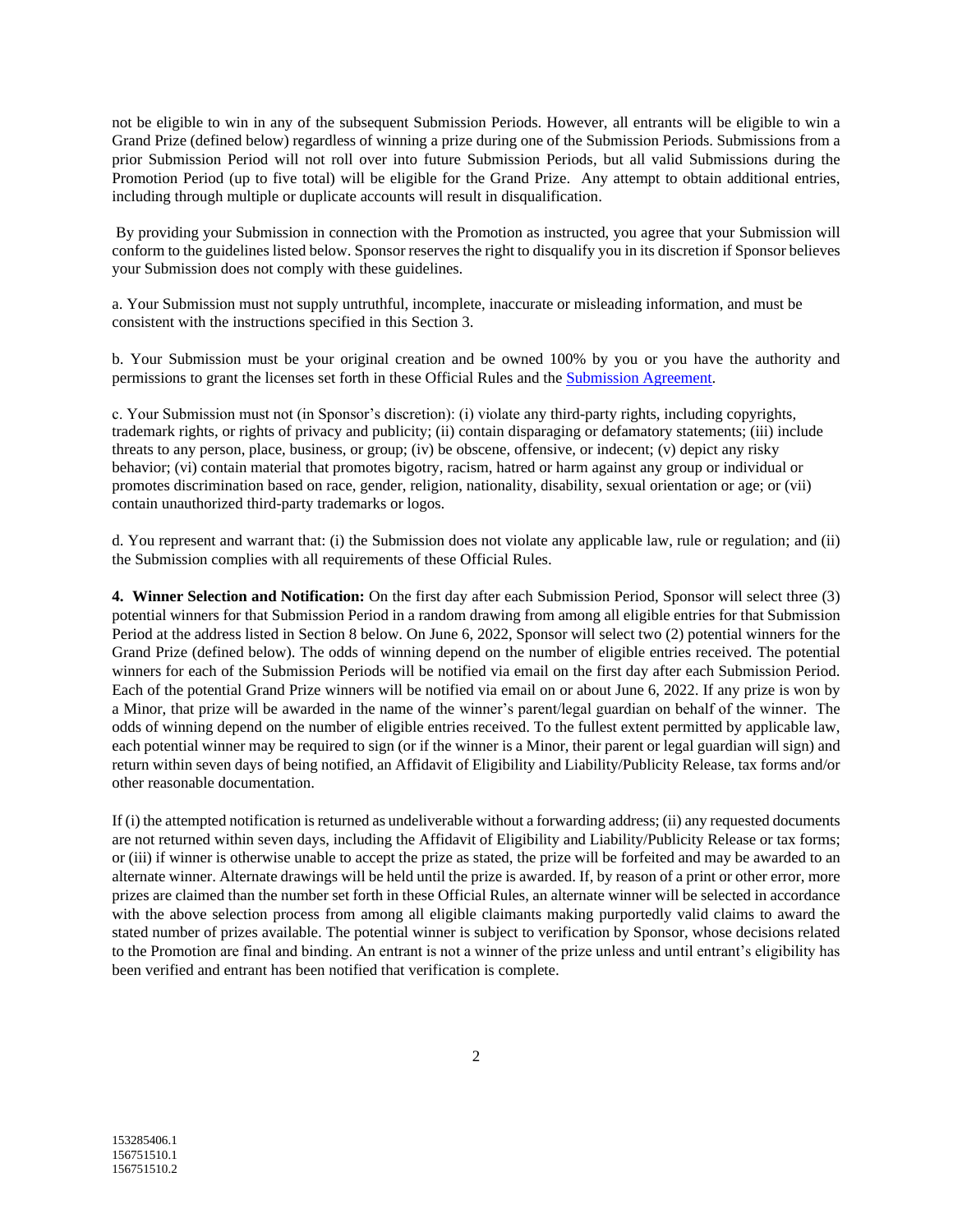**5. Prize:** Fifteen winners (three from each Submission Period) will each receive a \$200 DonorsChoose Giftcode. Two winners from the Promotion Period will each receive a \$1,000 DonorsChoose Giftcode (the "*Grand Prize*"). DonorsChoose Giftcodes allow you to allocate donations to a classroom or other project.

Approximate Retail Value of All Prizes: \$5,000. ALL FEDERAL, STATE AND LOCAL TAXES ASSOCIATED WITH THE RECEIPT OR USE OF ANY PRIZE ARE THE SOLE RESPONSIBILITY OF THE WINNER. Prize not transferable. No substitutions or exchanges of the prize will be permitted, except that Sponsor reserves the right to substitute a prize of comparable or greater value for the prize. All costs not explicitly set forth in these Official Rules are the sole responsibility of the winner. Only the stated number of prizes are available to be won in the Promotion. Except for applicable manufacturer's standard warranties, prize is awarded "AS IS" and WITHOUT WARRANTY OF ANY KIND, express or implied (including, without limitation, any implied warranty of merchantability or fitness for a particular purpose).

**6. Privacy; Name and Likeness Release**: See Sponsor's Privacy Policy at [https://www.bezosfamilyfoundation.org/privacy-policy.](https://www.bezosfamilyfoundation.org/privacy-policy) Except where prohibited by law, providing a Submission constitutes permission to use your name, city of residence, biographical information, likeness, and other indicia of persona, without limitation, in connection with the Promotion and for Sponsor's advertising, marketing, and promotional purposes without further permission or compensation. By entering this Promotion, you consent to being contacted by Sponsor for any purpose in connection with this Promotion and for marketing and advertising purposes.

**7. License to Submission.** By submitting your Submission to Sponsor, you hereby grant to Sponsor a perpetual, irrevocable, royalty-free, worldwide, nonexclusive license to publish, reproduce, distribute, publicly perform, publicly display, edit, modify, create derivative works of and otherwise use the Submission(s), and any content or information contained therein, in any manner or media. You understand that all rights granted herein are fully sublicensable and assignable and that Sponsor will act in reliance on these Official Rules and that it is therefore irrevocable. Sponsor will have no obligation to publish or use or retain any Submission you submit or to return any such Submission to you. You agree that it is your sole responsibility to obtain all permissions and releases necessary for the grant of the rights contained in this paragraph and these Official Rules. You agree to take, at Sponsor's expense, any further action (including execution of documents) reasonably requested by Sponsor to effect, perfect or confirm Sponsor's rights as set forth above and in these Official Rules.

**8. General Terms and Conditions**: EACH ENTRANT AGREES THAT ANY DISPUTES, CLAIMS, AND CAUSES OF ACTION ARISING OUT OF OR CONNECTED WITH THIS PROMOTION OR ANY PRIZE AWARDED WILL BE RESOLVED INDIVIDUALLY, WITHOUT RESORT TO ANY FORM OF CLASS ACTION, AND EXCLUSIVELY BY THE UNITED STATES DISTRICT COURT FOR THE WESTERN DISTRICT OF WASHINGTON OR THE APPROPRIATE STATE COURT LOCATED IN KING COUNTY, WASHINGTON. THESE OFFICIAL RULES ARE GOVERNED BY THE LAWS OF THE STATE OF WASHINGTON, WITHOUT REGARD TO CHOICE OF LAW OR CONFLICT OF LAW RULES. YOU WAIVE ANY AND ALL OBJECTIONS TO JURISDICTION AND VENUE IN THESE COURTS AND HEREBY SUBMIT TO THE JURISDICTION OF THOSE COURTS. This Promotion is subject to all applicable state and federal laws and is void where prohibited. Any provision of these Official Rules deemed unenforceable will be enforced to the extent permissible, and the remainder of these Official Rules will remain in effect. Sponsor reserves the right to amend these Official Rules or to terminate this Promotion. Sponsor, and any of its parent companies, subsidiaries, affiliates, directors, officers, professional advisors, consultants, contractors, legal counsel, public relations firms, employees and advertising, fulfillment and marketing agencies (collectively, the "*Released Parties*") will not be responsible for: (a) any late, lost, misrouted, garbled or distorted or damaged transmissions or entries; (b) phone, electronic, hardware, software, network, Internet, or other computer or communications-related malfunctions or failures beyond Sponsor or the Released Parties' reasonable control; (c) any Promotion disruptions, injuries, losses or damages caused by events